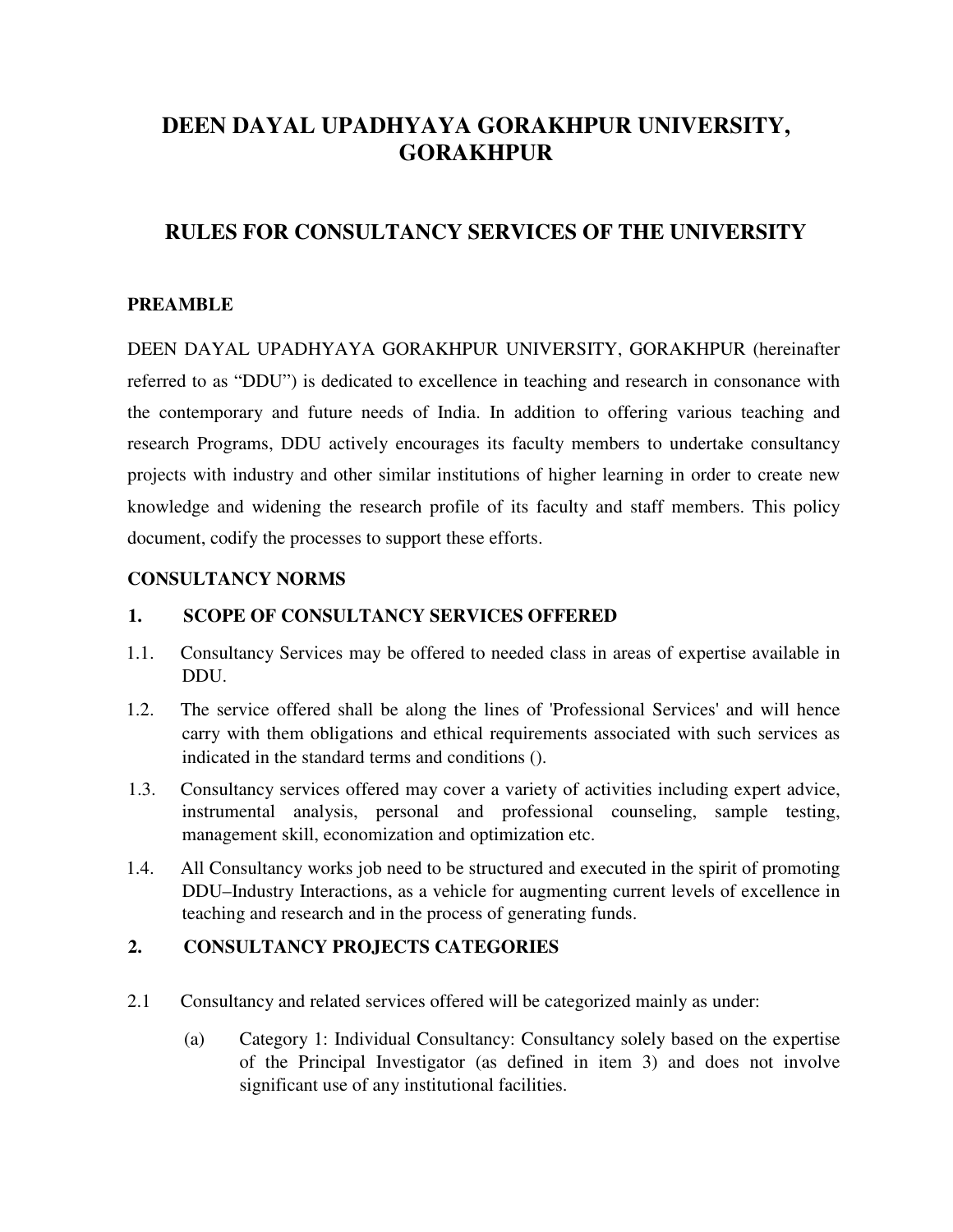- (b) Category 2: Departmental Consultancy: Consultancy that requires departmental and/or inter departmental expertise and involves the use of University infrastructure / facilities such as equipment, instrument, laboratory staff, etc.
- NB: The consultancy and related services should not normally interfere with the regular teaching and research in the University.

## **3. ELIGIBILITY FOR UNDERTAKING CONSULTANCY**

Consultancy and related assignments can be taken up by full-time faculty member(s) of Department(s) of DDU.

## **4. GENERAL CONSULTANCY RULES**

- 4.1 Coordinator, Consultancy will co -ordinate and guide the consultation activities of the University and to take suitable administrative action to regulate and monitor such activities as per rules framed by the University in this regard. He/She may exercise such authority as may be vested in him/her by the Vice-Chancellor.
- 4.2 All consultancy assignments by faculty members should be undertaken with prior permission of Director Consultancy with a copy to the concerned Head of the Department / Director of the Institute/centre for information.
- 4.3 A faculty member may be allowed to spend normally a maximum of 20 days (This period will be treated as Duty Leave) in a year for consultancy. In special cases of consultancy beyond 20 days, Vice-Chancellor's permission may be sought.
- 4.4 The remuneration for consultancy should be received by a Cheque/Demand Draft/Online Transfer in favour of Finance Officer of the University. **Individual Faculty members/Department should not receive consultancy amount directly.**
- 4.5 GST and other taxes as applicable should be paid by the client and PI should include the same in the total cost of consultancy project. Consultancy work Performa invoice available as can be used.
- 4.6 Permissible Daily Allowance (D.A) / Travelling Allowance (T.A) are to be paid according to University rules or as per agreement with the client and PI, and it should not be included in the consultancy fees.
- 4.7 Before accepting the consultancy job, the faculty member shall obtain the approval as mentioned in 4.1 and the format for Approval for Consultancy Works can be used.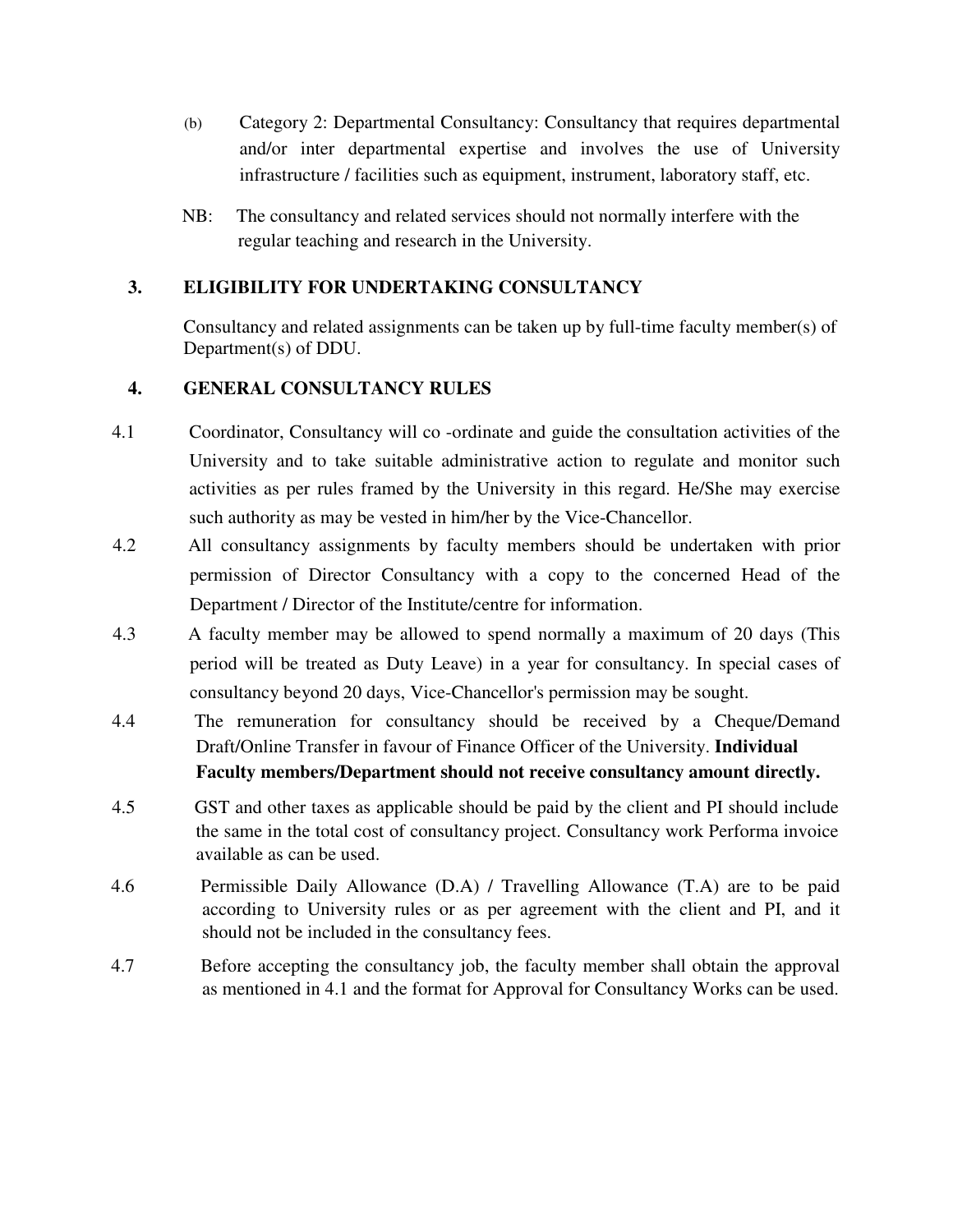### **5. DISTRIBUTION OF CONSULTANCY FEES**

| <u>.</u><br>The consultancy fee shall be distributed as under. |                     |                   |  |  |
|----------------------------------------------------------------|---------------------|-------------------|--|--|
| <b>Consultancy Categories</b>                                  | PI and team members | <b>University</b> |  |  |
| Category 1<br><b>Individual Consultancy</b>                    | 80%                 | 20%               |  |  |
| Category 2<br>Institutional / Departmental<br>Consultancy      | 50%                 | 50%               |  |  |

5.1. The consultancy fee shall be distributed as under:

The above breakup of the consultancy charges is for the internal administrative use of the University only and may not be revealed to the client for whom a lump sum figure of total consultancy charges may be quoted.

#### **6. CERTIFICATION**

DDU (through its PI) is not authorized to undertake certification in any form. At best, one can say that, on a given day, with a given sample, a well-defined test yielded the reported results.

#### **7. SUBMISSION OF FINAL REPORT**

After the completion of consultancy project, the Principal Investigator should submit the Final Report.

#### **NOTE:**

For all matters not covered in this document, as a general principle, Coordinator, Consultancy may be approached for consideration on case to case basis.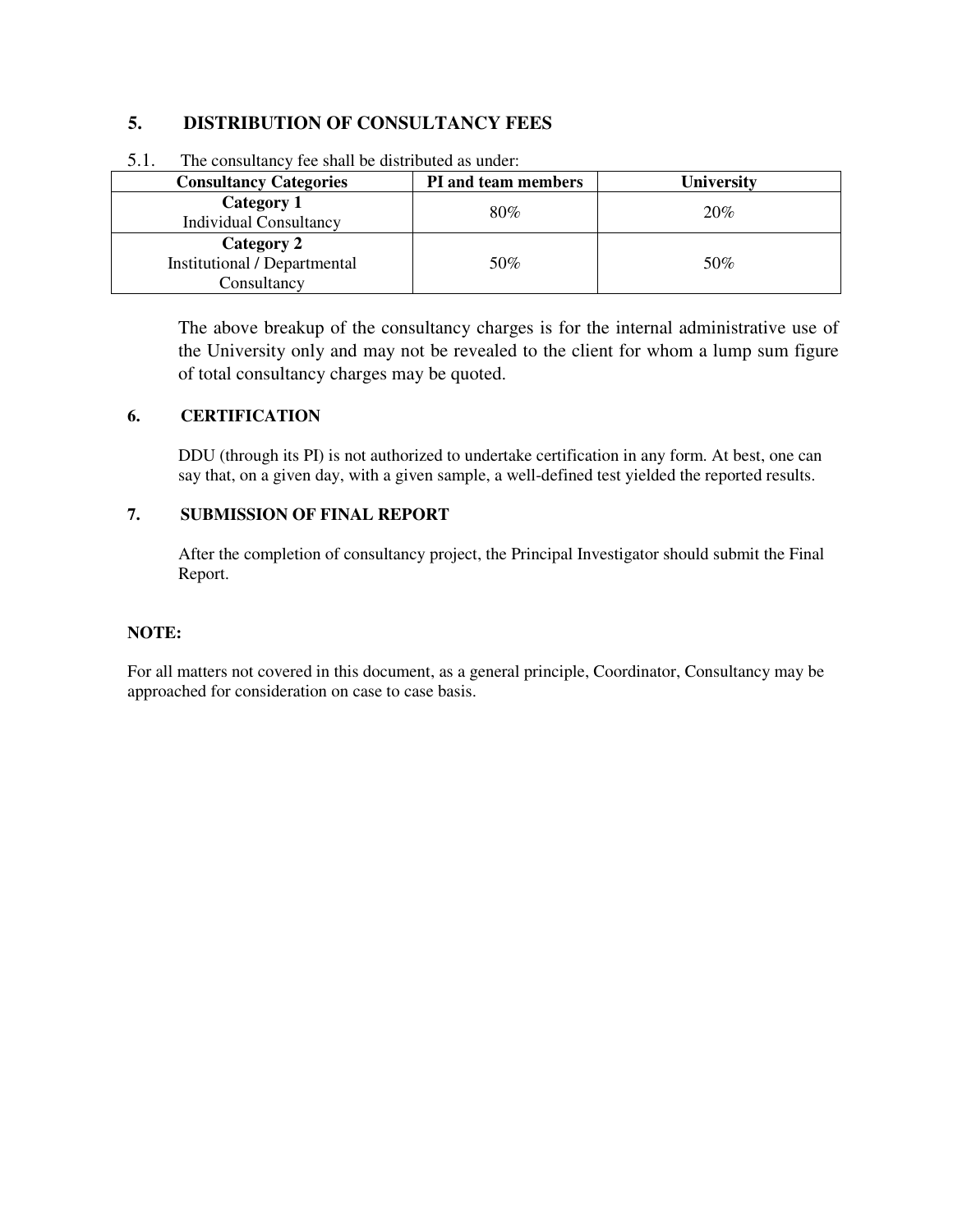### **STANDARD TERMS AND CONDITIONS FOR CONSULTANCY SERVICES**

**1. DECLARATION:** All works undertaken by DDU as part of the project will be in good faith and based on material / data / other relevant information given by the Client requesting for the work.

**2. PRIVACY**: Due care will be taken by DDU to maintain confidentiality and discretion regarding confidential information received from the Client, including but not limited to results, reports and identity of the Client.

**3. PUBLICATIONS**: Any test or other consultancy report given by DDU will be based on work performed according to available standards and / or open domain literature. In any event, this report may not be construed as a legal document, certificate or endorsement and may not be used for marketing of the products or processes, without prior consent from DDU. The DDU reserves the right to retain one copy of the report and use the results of the project for its internal teaching and joint research and publication purposes.

**4. PAYMENT**: The payment should be made through Cheque/Demand Draft (DD)/Online Transfer in favour of Finance Officer, Deen Dayal Upadhyaya Gorakhpur University, Gorakhpur. The charges will also include any applicable tax and other levies, if any, as prescribed by the State / Central Governments from time to time.

**5. LOSS OF CONTRACT**: The Consultancy Project may be terminated by either party by giving the other party a notice period of 30 days. However, both parties will meet any residual obligations in connection with the project.

**6. LIABILITY**: DDU shall not be held liable for any loss, damage, delay or failure of performance, resulting directly or indirectly from any cause, which is beyond its reasonable control (force majeure). The liability, if any, at all of DDU shall be limited to the funds received for the Consultancy Project.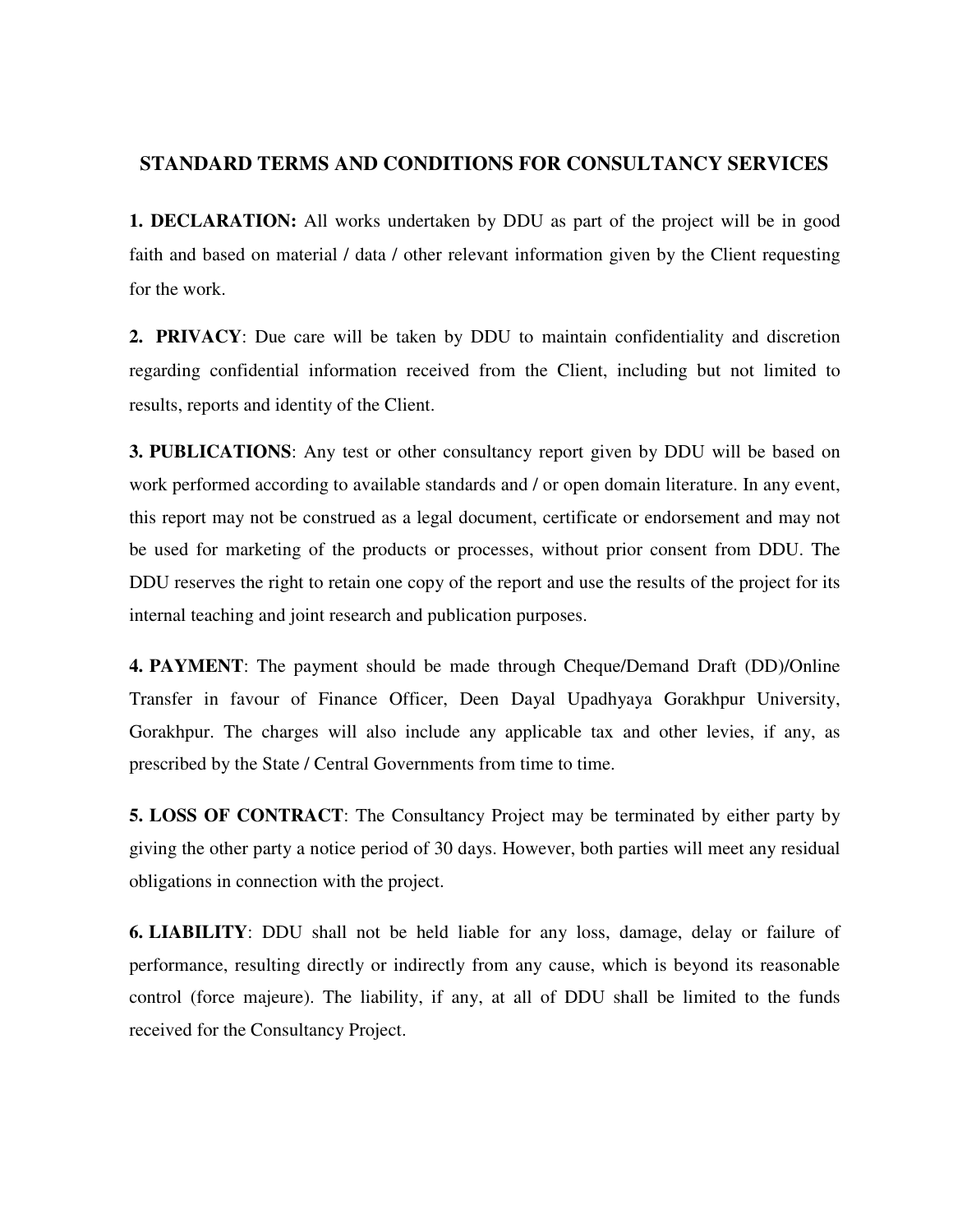**7. INTELLECTUAL PROPERTY RIGHTS**: All rights pertaining to any intellectual property generated / created / invented in due course of the project, will be the joint property of DDU and the Client. Terms and conditions regarding transferring / assigning / selling these rights to the Client shall be governed by a separate written and agreed to document if required.

**8. RESOLUTION OF DISPUTES:** Any disputes arising out of the Consultancy Project shall be amicably settled by DDU the Client. Any unsettled disputes may be subject to resolution as per the Indian Arbitration and Conciliation Act 1996 and the legal constraints are subject to Gorakhpur Jurisdiction only.

## **PRINCIPAL INVESTIGATOR CLIENT**

Place:

Date: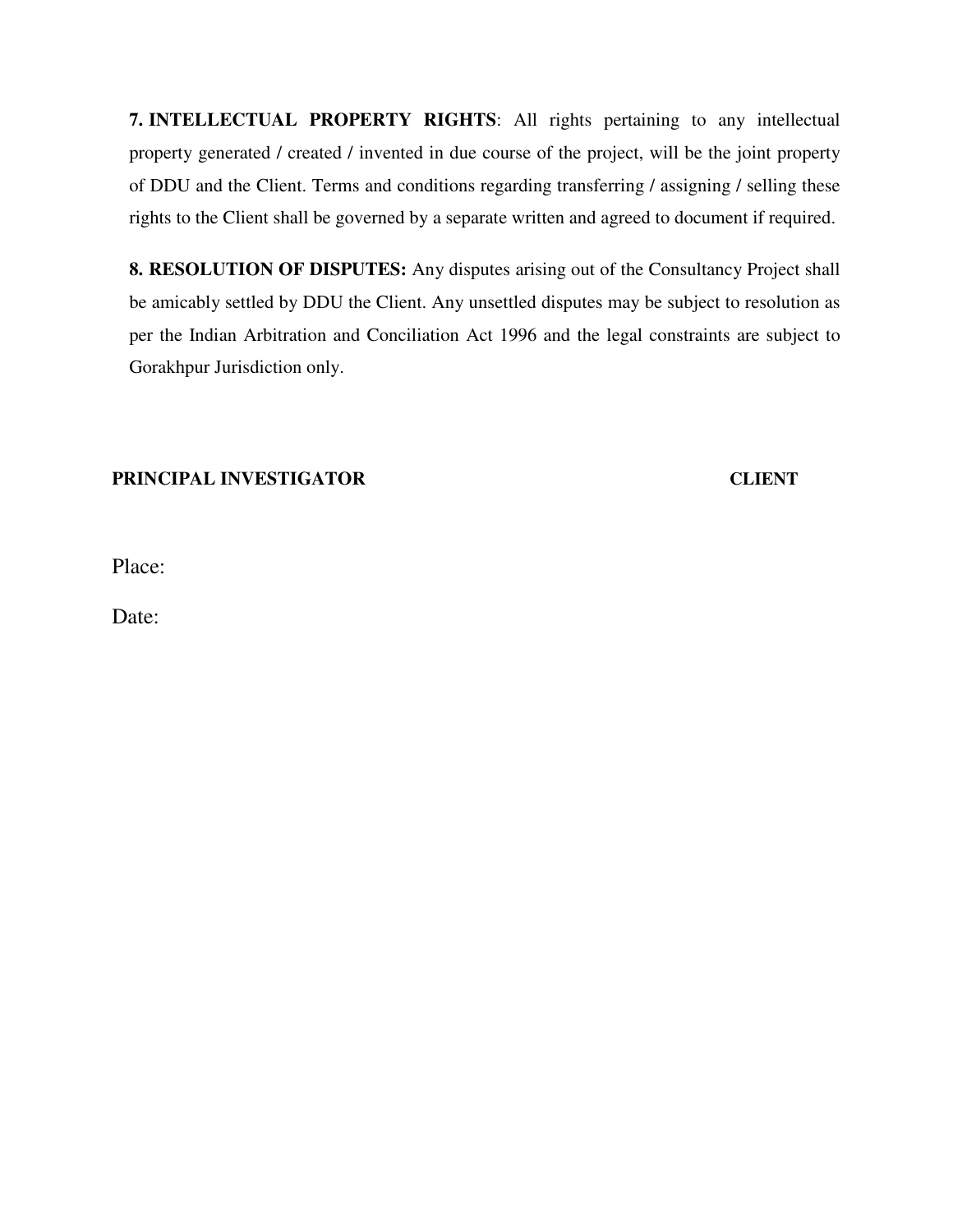## **DEEN DAYAL UPADHYAYA GORAKHPUR UNIVERSITY, GORAKHPUR**

## (*To be Typed on the Organization Letter Pad*) **LETTER FOR CONSULTANCY WORKS**

**Date: …………………..** 

| Project Title                      |                |  |
|------------------------------------|----------------|--|
| <b>Organization Details</b>        | $\ddot{\cdot}$ |  |
| Name of the Representative         |                |  |
| Designation                        |                |  |
| Telephone:                         | Fax:           |  |
| Email                              |                |  |
| Name of the Principal Investigator |                |  |
| Designation                        |                |  |
| Department                         |                |  |
| Telephone:                         | Fax:           |  |
| Email                              |                |  |
| Monetary Cost of Project           |                |  |
| GST and other taxes as applicable  |                |  |
| <b>Total Project Cost</b>          |                |  |
| Duration of the Work               |                |  |
| <b>Expected Completion Date</b>    |                |  |
| Scope of the Proposed Work         |                |  |

Any other Important details: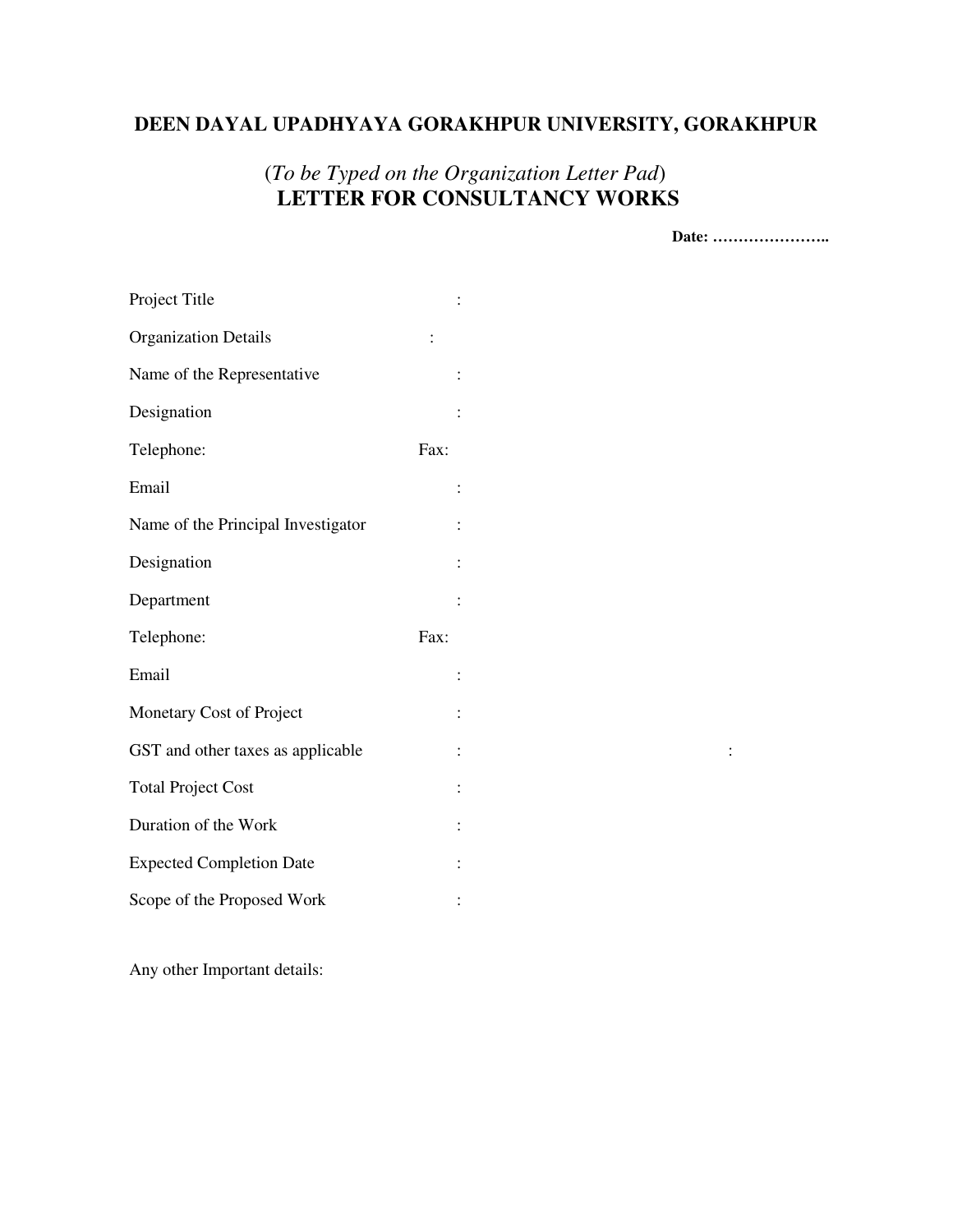## **DECLARATION:**

WE AGREE TO THE ABOVE PROPOSAL NORMS, STANDARDS AND OTHER CONDITIONS OF DEEN DAYAL UPADHYAYA GORAKHPUR UNIVERSITY, GORAKHPUR.

**Authorized Signatory of the Firm/Organization**